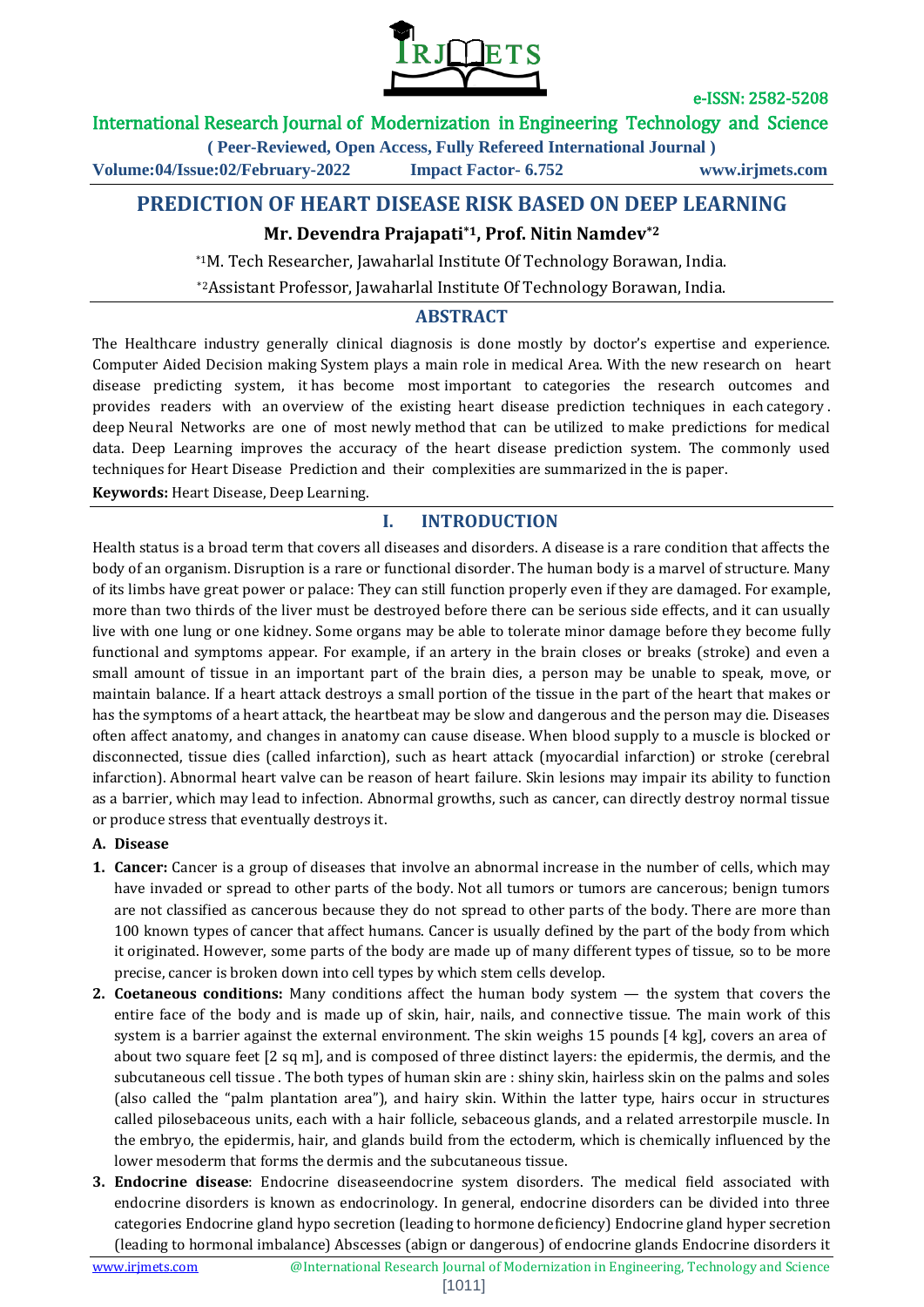

## International Research Journal of Modernization in Engineering Technology and Science

**( Peer-Reviewed, Open Access, Fully Refereed International Journal )**

**Volume:04/Issue:02/February-2022 Impact Factor- 6.752 www.irjmets.com**

is often very complex, which involves mixing. image hypo secretion and hyper secretion due to the response processes involved in the endocrine system. For example, many types of hyper thyroid mare are associated with an overactive thyroid hormone and low levels of thyroid hormone.

- **4. Eye disease**: The World Health Organization publishes a category of known diseases and injuries, the International Statistical Classification of Diseases and Related Health Problems, or ICD-10.
- **5. Human gastrointestinal tract:** The human gastrointestinal tract (GI or GIT tract) is an organ system responsible for transporting and digesting food, absorbing nutrients, and removing waste products. This tract contains stomach and intestines, and it is divided into upper and lower intestinal tracts. The GI tract encloses all structures between the mouth and the anus, forming a continuous line connecting the major digestive organs, namely, the abdomen, small intestine, and large intestines. In contrast, the human digestive system includes the intestinal tract and digestive organs (tongue, salivary glands, pancreas, liver, and gallbladder). The pamphlet can also be divided into foregut, midget, and hindgut, showing the embryological origin of each component.
- **6. Brain Tumors**: In some cases, tumors form in the brain and can be very dangerous. These are called primary brain tumors. In some cases, cancer somewhere in your body spreads to your brain. These are called secondary or metastatic brain tumors. Symptoms of tumors in the brain depend on the size and location of the tumor.

#### **B. Cardiovascular disease:**

Cardiovascular disease (CVD) is a category of diseases involving the heart or blood vessels. Cardiovascular disease includes coronary artery disease (CAD) such as angina and myocardial infarction (commonly known as heart attack). Other CVDs are stroke, severe heart disease, coronary heart disease, coronary heart disease, coronary heart disease, congenital heart disease, valvular heart disease, cordites, aortic aneurysms, peripheral artery disease, and venous thrombosis. The basic methods vary from disease to disease. Coronary artery disease, stroke, and peripheral artery disease include atherosclerosis. These may be caused by high blood pressure, smoking, diabetes, lack of exercise, obesity, high cholesterol, poor nutrition, and excessive drinking, among other things. High blood pressure leads to 13% of CVD deaths, while smoking leads to 9%, diabetes 6%, 6% lack of exercise and 5% obesity. Rheumatic heart disease can be followed by untreated strepthroa. The heart is an important organ or part of our body. Life itself depends on the proper functioning of the heart. If the heart function is improper, it will affect other parts of the human body such as the brain, kidneys etc. It is nothing more than a pump, which pumps blood through the body. When the blood circulation in the body is not working organs such as the brain suffer and if the heart stops working properly, death occurs within minutes. Life depends entirely on the proper functioning of the heart. The word heart disease means heart disease and the vascular system within it. Symptoms of a heart attack can include:

- Discomfort, pressure, heaviness, or pain in the chest, arm, or below the breastbone.
- Discomfort radiating to the back, jaw, throat, or arm.
- Fullness, indigestion, or choking feeling (may feel like heartburn).
- Sweating, nausea, vomiting, or dizziness.
- Extreme weakness, anxiety, or shortness of breath.
- Rapid or irregular heartbeats
- **a. Types of Heart diseases:** There are many cardiovascular diseases involving the blood vessels. They are known as vascular diseases:
- **Coronary artery disease** (also known as coronary heart disease and ischemic heart disease)
- **Peripheral arterial disease** disease of blood vessels that supply blood to the arms and legs
- **Cerebrovascular disease** disease of blood vessels that supply blood to the brain (includes stroke)
- **Renal artery steno sis**
- **Aortic aneurysm**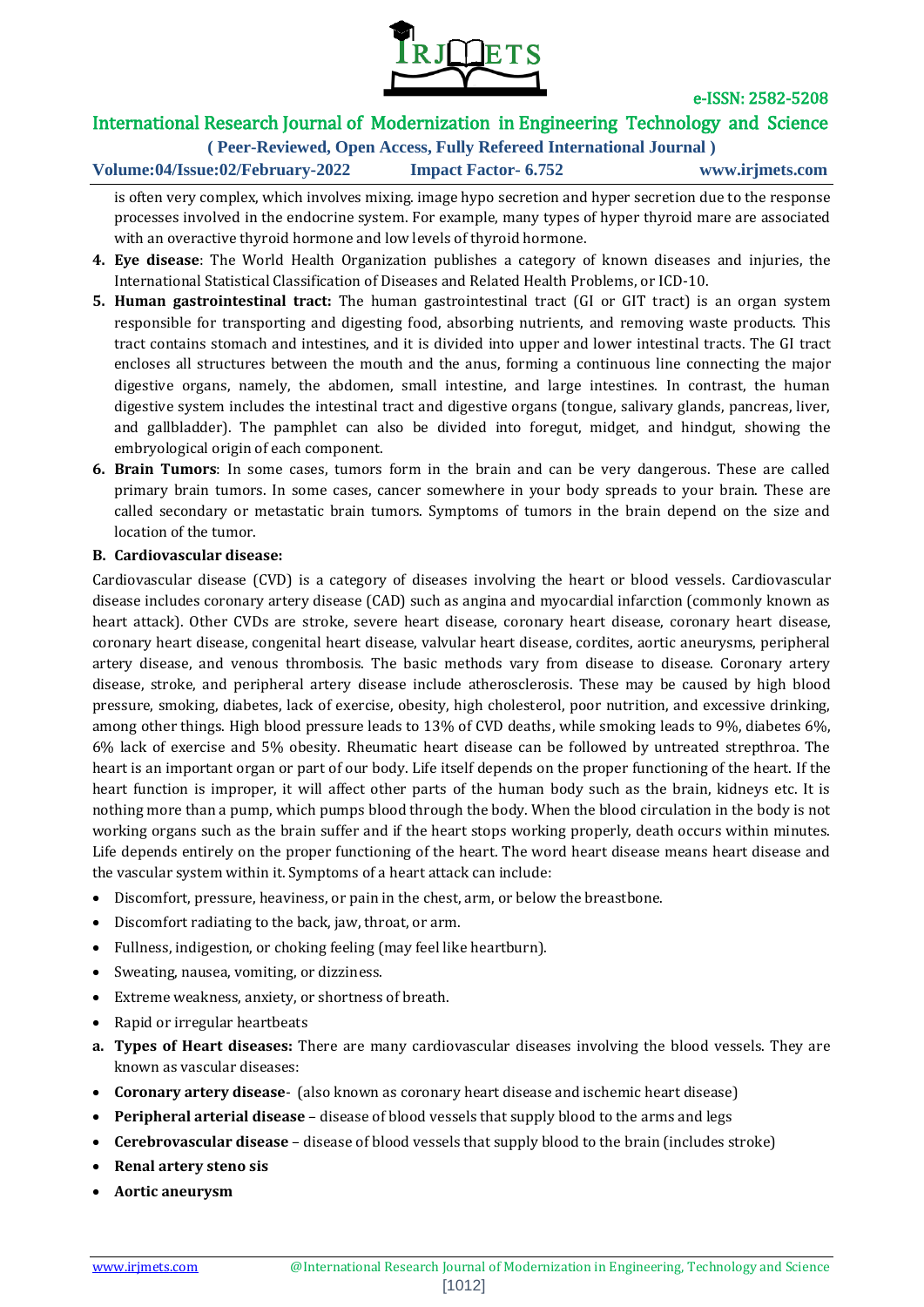

## International Research Journal of Modernization in Engineering Technology and Science

**( Peer-Reviewed, Open Access, Fully Refereed International Journal )**

**Volume:04/Issue:02/February-2022 Impact Factor- 6.752 www.irjmets.com**

# **II. LITERATURE SURVEY**

Numerous research on the diagnosis of cardiac disease have been conducted. They used several approaches on artificial neural network data mining for diagnosis and obtained varying probabilities for each strategy.

Bahadur Patel et al. [3] has developed a system for diagnosing heart disease. Divide all the parameters into two levels according to the severity and each level is given different weight years. In the end both levels are considered a final decision. They used an integrated neuro-fuzzy approach on two levels. Therefore, the error rate is very low and the efficiency is high. In this paper, they have performed an analysis of heart disease

Predicting heart disease, blood pressure and diabetes with the help of neural networks was proposed by Niti Guru et al. [4]. The database contains records with 13 attributes in each record. Monitored networks i.e. Neural Network with back propagation algorithm is used for training and data analysis.

In order to develop a multimedia feature with specific and indirect features of HRV (Heart Rate) the novel method was proposed by HeonGyu Lee et al. [5]. To achieve this, use dividers of several categories e.g. Bayesian Classifiers, CMAR (Multi-Organization-Based Planning), C4.5 (Decision Tree) and SVM (Vector Support Machine).

S. Kiruthika Devi et al. oct-2016 The purpose of our work is to analyze the various data mining tools and techniques in the health care environment that can be used in predicting the cardiovascular system and their effective diagnosis. Methods / Statistical Analysis: A cardiovascular prediction model, which uses a data mining method, can assist physicians in diagnosing heart disease based on the patient's clinical data. Methods for classifying mining data for good decision making in the health care sector discussed are the decision trees, Naive Bayes, Neural Networks and Vector Support Machines. Combining or merging any of these algorithms helps to make decisions faster and more accurate. Improvements: This option can be extended further. It can use many of the input attributes. Other data mining techniques are also used for prediction such as Clustering, timeline, Organization rules. Informal data available on the healthcare industry website can also be extracted using a text mine.

Amita Malav 2017The heart is an important part of the human body. Life depends entirely on the proper functioning of the heart. What if the heart has a certain disorder, cardiovascular disease is a very serious disease of reducing the number of patients. According to a WHO study, about 17 million people worldwide die from heart disease, which accounts for 29.20% of all deaths, especially in developing countries. There is therefore a need to complete this difficult task of CVD using advanced data mining techniques, in order to obtain information for predicting heart disease. In this paper, we propose an effective hybrid algorithmic method for predicting heart disease. This paper works as an effective predictor to determine and extract anonymous heart disease information using a combination of a K-means clustering algorithm and a synthetic neural network. In our proposed model we considered 14 of the 74 of the UCI Heart Disease Data Set. This procedure uses medical terms such as age, weight, gender, blood pressure and cholesterol level etc. to predict. Creating a group of different features using the k-means algorithm and predicting using the Back distribution method in sensory networks. The main purpose of this paper is to develop a prototype for predicting heart disease with a high degree of accuracy.

Amin Ul Haq et al. (2018) That developed a machine-based diagnostic program for predicting heart disease using a set of cardiovascular data. We used seven popular machine learning algorithms, three-factor selection algorithms, a cross-country verification method, and metrics to test the performance of seven categories such as category accuracy, specificity, sensitivity, Matthews coefficient, and performance time. the proposed system can easily identify and differentiate people with heart disease from healthy people. Additionally, the curved curves of the receiver and the curve area of each separator are computerized. We have discussed all the variables, feature selection algorithms, pre-processing methods, verification method, and test performance metrics used in this paper. Our performance of the proposed system is guaranteed in full features and in a set of reduced features. having features that reduce the impact on the performance of dividers depending on the accuracy and timing of the dividers. The proposed machine-based decision-making system will enable physicians to diagnose heart patients appropriately.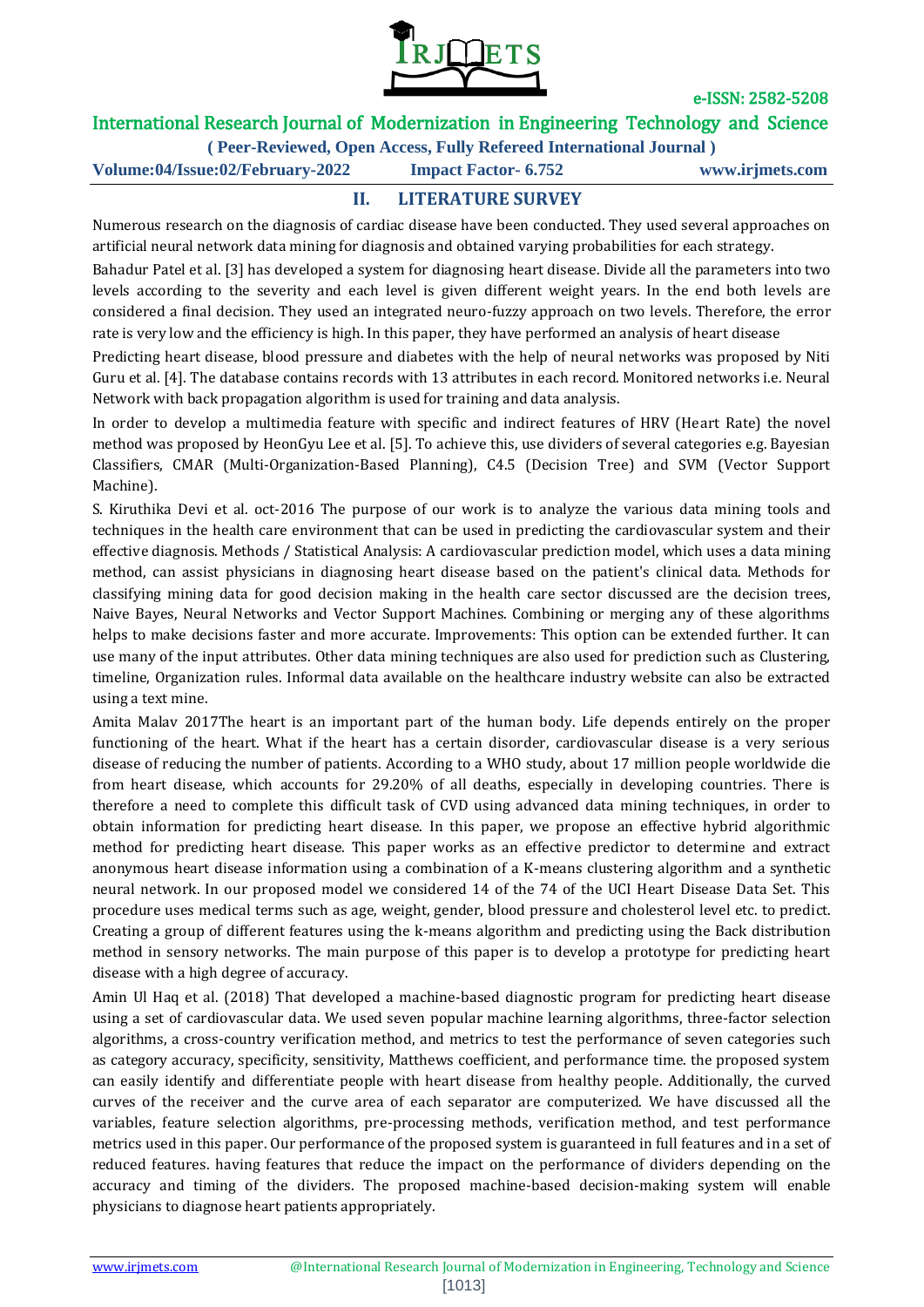

# International Research Journal of Modernization in Engineering Technology and Science

**( Peer-Reviewed, Open Access, Fully Refereed International Journal ) Volume:04/Issue:02/February-2022 Impact Factor- 6.752 www.irjmets.com**

C. Beulah Christalin Latha et al.(2019) The focus of this paper is not only on increasing the accuracy of weak classification algorithms, but also on the implementation of the algorithm with a medical dataset, to show its utility to predict disease at an early stage. The results of the study indicate that ensemble techniques, such as bagging and boosting, are effective in improving the prediction accuracy of weak classifiers, and exhibit satisfactory performance in identifying risk of heart disease. A maximum increase of 7% accuracy for weak classifiers was achieved with the help of ensemble classification. The performance of the process was further enhanced with a feature selection implementation, and the results showed significant improvement in prediction accuracy.

### **III. DEEP LEARNING METHOD**

Deep neural networks (DNNs), also called deep feed forward networks or feed forward neural networks or multilayer perceptron's (MLPs), are a powerful mechanism for supervised learning. DNNs are one type of deep learning architecture, in addition to recurrent deep neural networks (RNNs) and convolutional deep neural networks (CNNs). This research focuses on the use of DNNs for the task of network intrusion detection. DNNs can represent functions of increasing complexity, by inclusion of more layers and more units per layer in a neural network [5]. In the context of NIDSs, DNNs can be used to discover patterns of benign and malicious traffic hidden within large amounts of structured log data. According to [6], a neural network is considered deep if it contains more than three layers, including input and output layers. Therefore, any network with at least two hidden layers is considered a deep neural network.



#### **Figure 1:** Comprehensive neural network representation

An example of standard deep learning representations can be seen in Figures 1. The former shows a deep, fully connected neural network, as each of the neurons in the input layer are connected to every other neuron at each successive layer. The latter is a more simplified representation of a two layer fully connected neural network. These figures convey common notation used for representing deep neural networks [7], and will be the notation followed for the rest of this work. Nodes represent inputs, and edges represent weights or biases. The superscript (i) denotes the i<sup>th</sup> training example, and superscript [I] denotes the l<sup>th</sup> layer.

The basic technical approach of deep learning for neural networks has been around for decades, so why has this area been gaining so much attention in recent years? The main reason for this is due to an increase in scale of both amounts of data and computational power available. A larger amount of available data, combined with larger neural networks has led to an increase in performance of deep neural network learning algorithms, specifically in the context of supervised learning [7]. This concept can be seen depicted in Figure 2.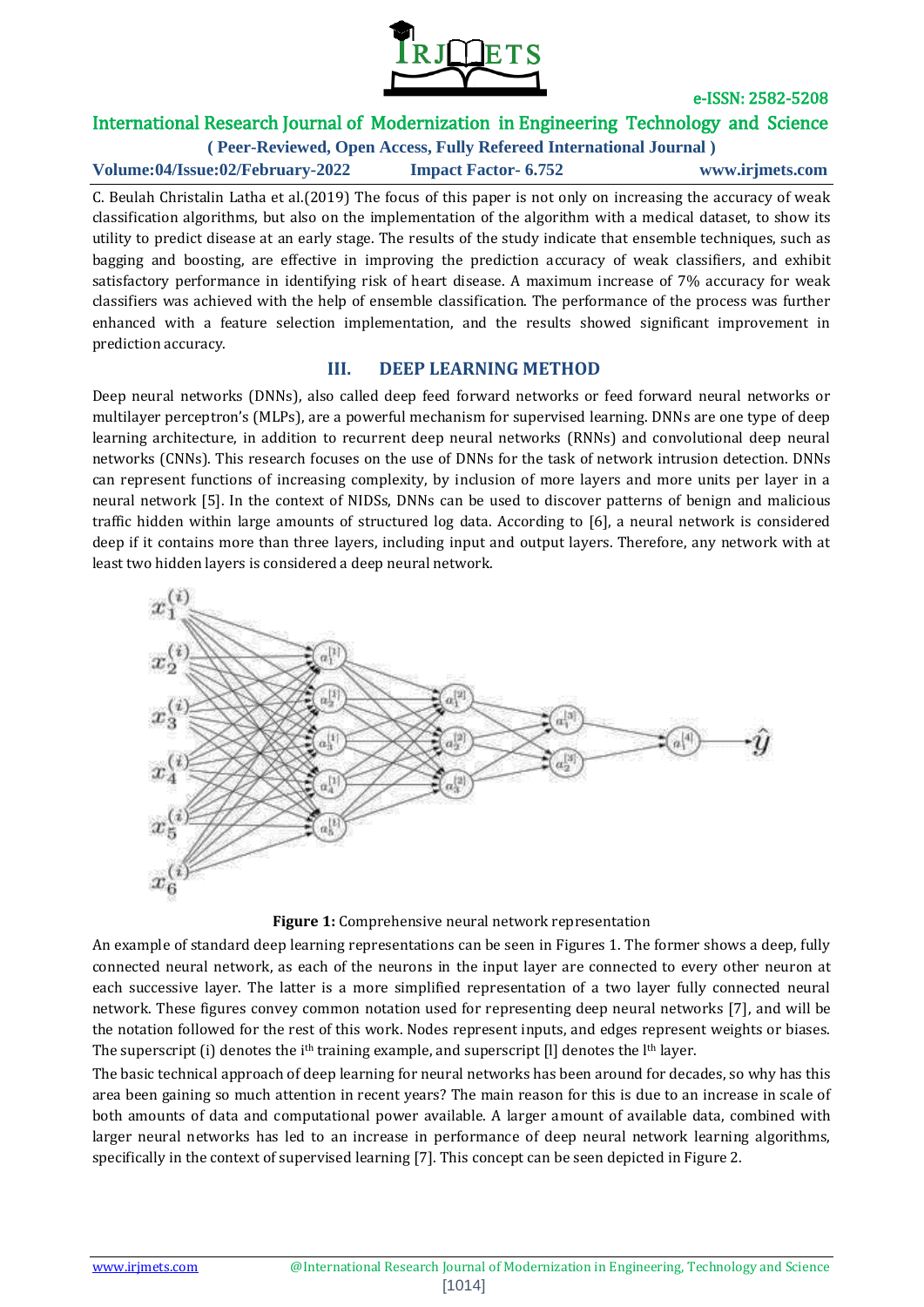

# International Research Journal of Modernization in Engineering Technology and Science

**( Peer-Reviewed, Open Access, Fully Refereed International Journal ) Volume:04/Issue:02/February-2022 Impact Factor- 6.752 www.irjmets.com**



**Figure 2:** Simplified neural network representation

As described, an improvement in performance can be gained by increasing both the amount of data and the size of the neural network. Once the amount of data is maximized, then the size of the network can continue to be increased until the performance of the neural network levels off. With an increased network size comes increased length of computation times. Another important factor that has helped deep neural networks become more useful in recent years is due to advances and innovations in algorithms, helping drive more efficient computation and enabling neural networks to run much faster. Previously, the sigmoid activation function equation was most commonly used. One drawback to the sigmoid activation function is that there are regions of the function where the slope gradient is nearly zero. This often results in a learning algorithm taking a long time to converge in minimizing the loss. Later, a new activation function called Rectified Linear Unit (ReLU) became more widely used.

## **IV. RESULT ANALYSIS**

For comparing the performance of the Deep Learning method. We implement the Deep Neural Network method. In this paper we use deep Neural Network for classification purpose. So we use two step first is training and second is testing step. In train step we use 90% data and testing step we used 10% data. We get both accuracy training and testing that show in below. In deep neural network we used relu active function this function are used max value for selection. By using deep learning method we get accuracy 93.75% that is more form old year research work.

| <b>Training with Deep</b><br>Learning | <b>Testing with Deep</b><br>Learning |  |
|---------------------------------------|--------------------------------------|--|
| 97.00                                 | 93.75                                |  |

**Table 1.** Accuracy in percentages

**Table 2.** Comparison of the Proposed Model with the existing approaches

| <b>Source</b>                              | Approach                                                | <b>Accuracy</b> |
|--------------------------------------------|---------------------------------------------------------|-----------------|
| <b>Proposed Model</b>                      | Deep Neural Network                                     | 93.75%          |
| Amin Ul Haq et al.(2018)                   | features selection with SVM                             | 88%             |
| C. Beulah Christalin Latha et<br>al.(2019) | Feature selection with Naïve Bayes, Bayes<br><b>Net</b> | 85.48%          |

# **V. CONCLUSION**

Heart disease is one of the leading causes of death worldwide and it is important to postpone heart disease early. A computer-assisted heart prediction system assists the physician as a tool for diagnosing heart disease. Another classification system for heart disease is reviewed in this paper. From the analysis concludes, data mining plays a major role in classifying heart disease. An in-depth Neural Network with offline training is ready to predict infections early and system efficiency can be achieved with a pre-processed and standardized data set.